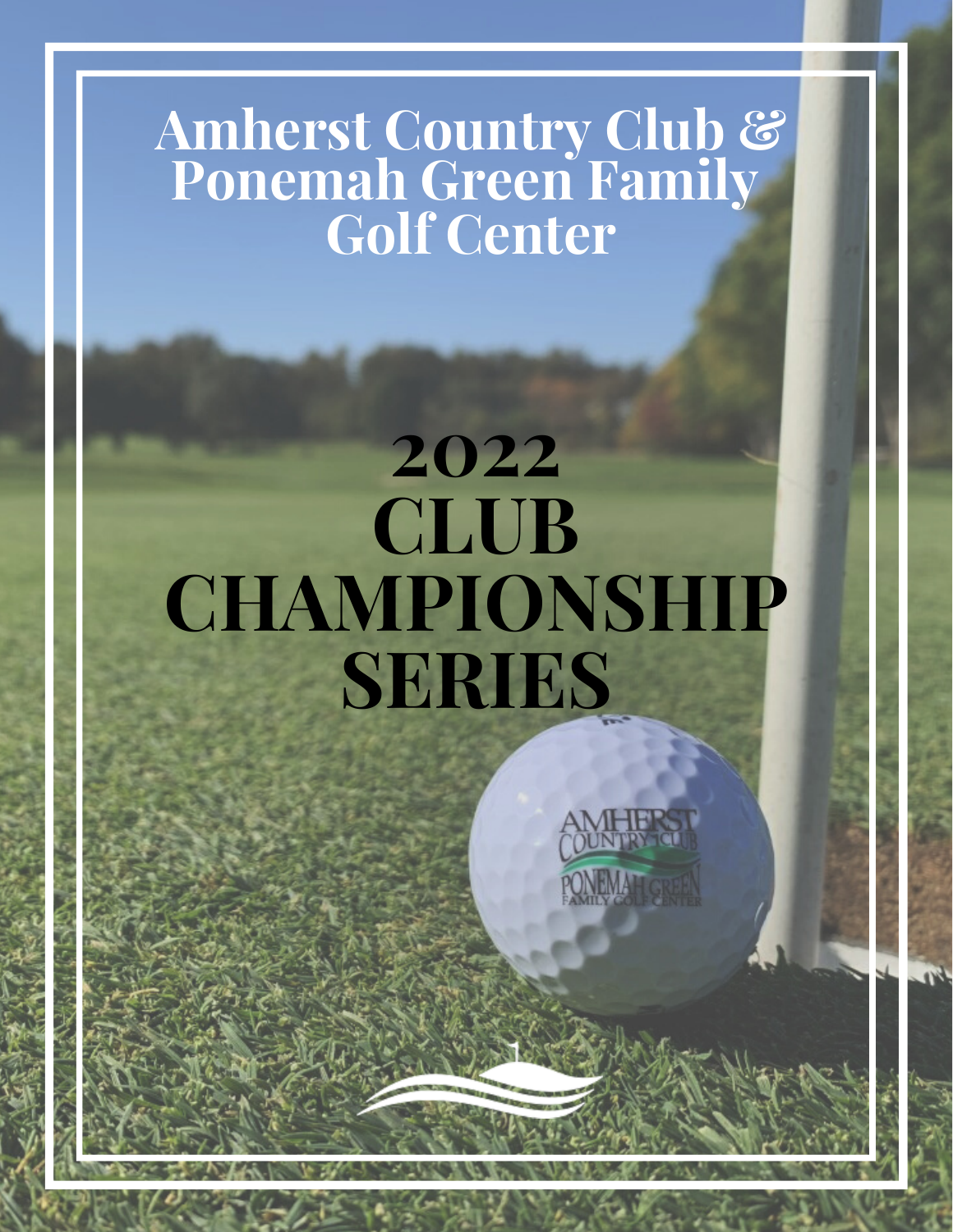## **ACC SENIOR CLUB CHAMPIONSHIP**

### Tuesday, August 2nd - Wednesday, August 3rd

**Time:** Tee times beginning at 9:00am

**Format:** Championship Flight - Gross 36 Holes (Blue Tees) 1st Flight - Net & Gross (White Tees) 2nd Flight - Net  $\mathcal C$  Gross (Gold Tees)

**Cost per Person:** Annual Passholder: \$50 Non-Annual: \$124

Includes: Greens Fees, Luncheon & Prizes *Golf carts not included.*

**Sign-Ups:** Open - Wednesday, June 22nd Close - Friday, July 29th

*Sign up by contacting Adam Newman at adam@playamherst.com.*

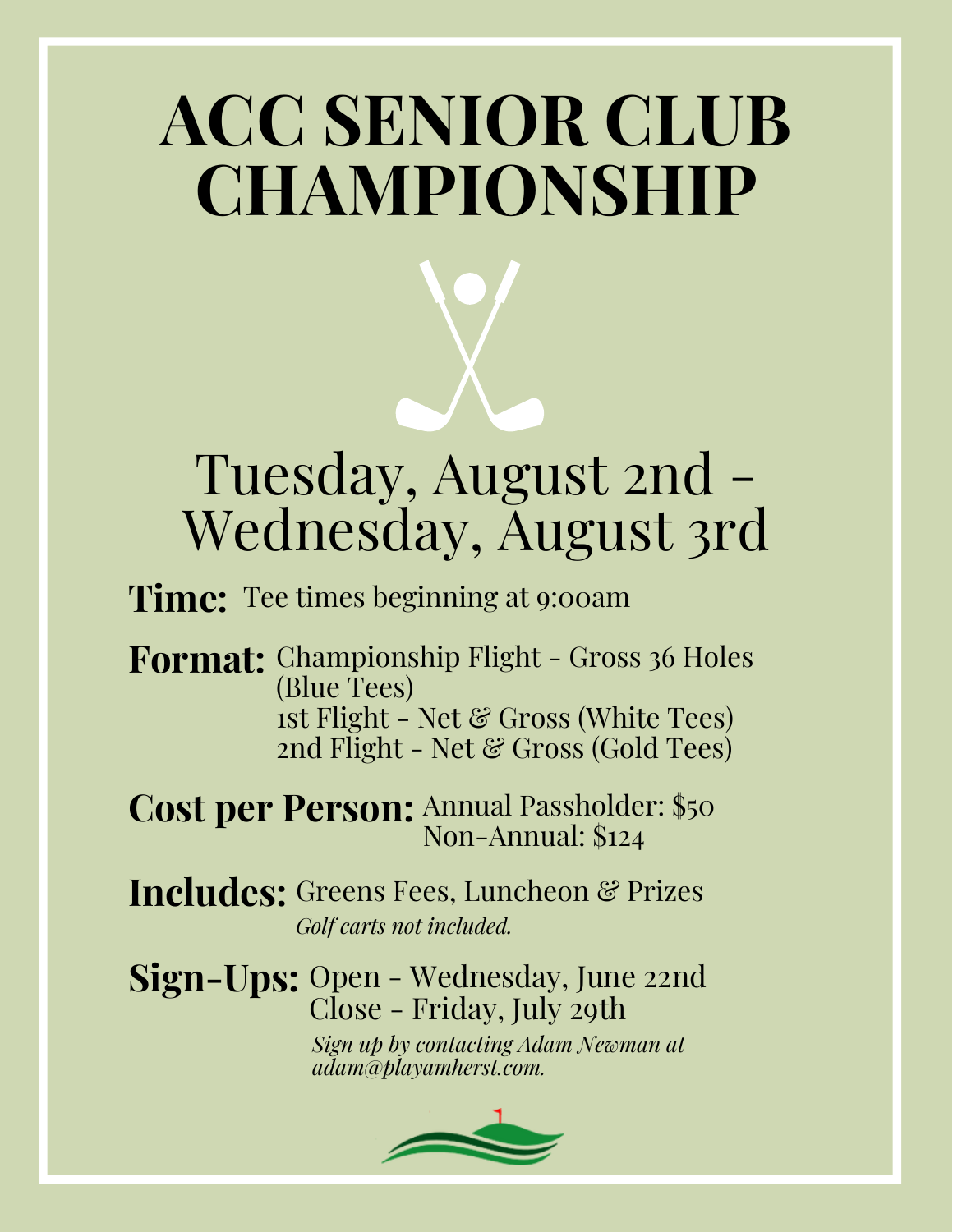## **ACC LADIES' CLUB CHAMPIONSHIP**

### Saturday, August 13th

**Time:** Tee times beginning at 9:00am

**Format:** Individual Stroke Play

**Cost per Person:** Annual Passholder: \$50 Non-Annual: \$90

Includes: Greens Fees, Luncheon & Prizes *Golf carts not included.*

**Sign-Ups:** Open - Wednesday, June 22nd Close - Friday, August 5th *Sign up by contacting Adam Newman at adam@playamherst.com.*

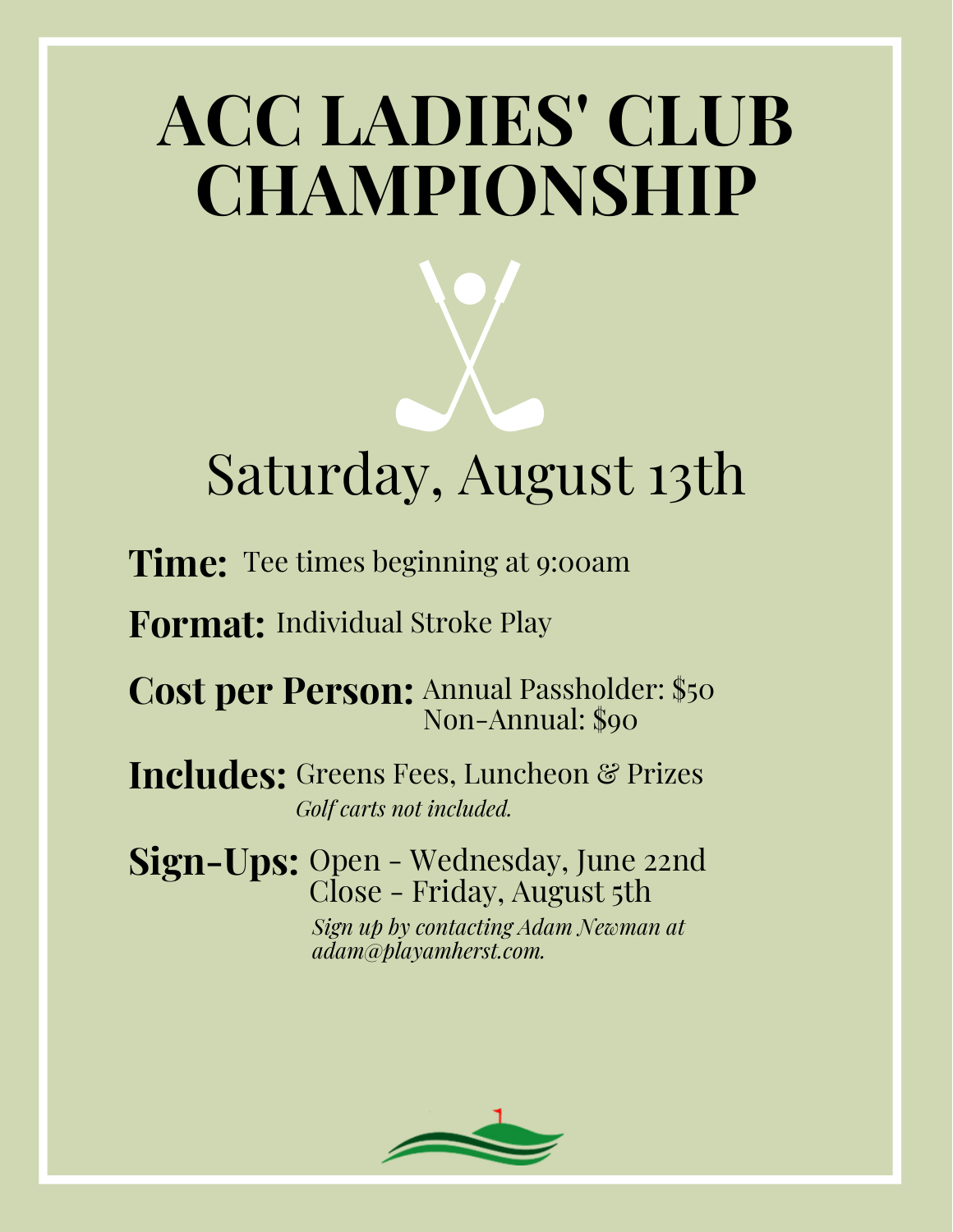# **ACC CLUB CHAMPIONSHIP**

### Saturday, August 20th - Sunday, August 21st

**Time:** Tee times beginning at 9:00am

**Format:** Championship Flight - Gross 36 Holes (Black Tees) 1st Flight - Net & Gross (Blue Tees) 2nd Flight - Net & Gross (White Tees)

**Cost per Person:** Annual Passholder: \$50 Non-Annual: \$154

Includes: Greens Fees, Luncheon & Prizes *Golf carts not included.*

**Sign-Ups:** Open - Wednesday, June 22nd Close - Sunday, August 14th

*Sign up by contacting Adam Newman at adam@playamherst.com.*